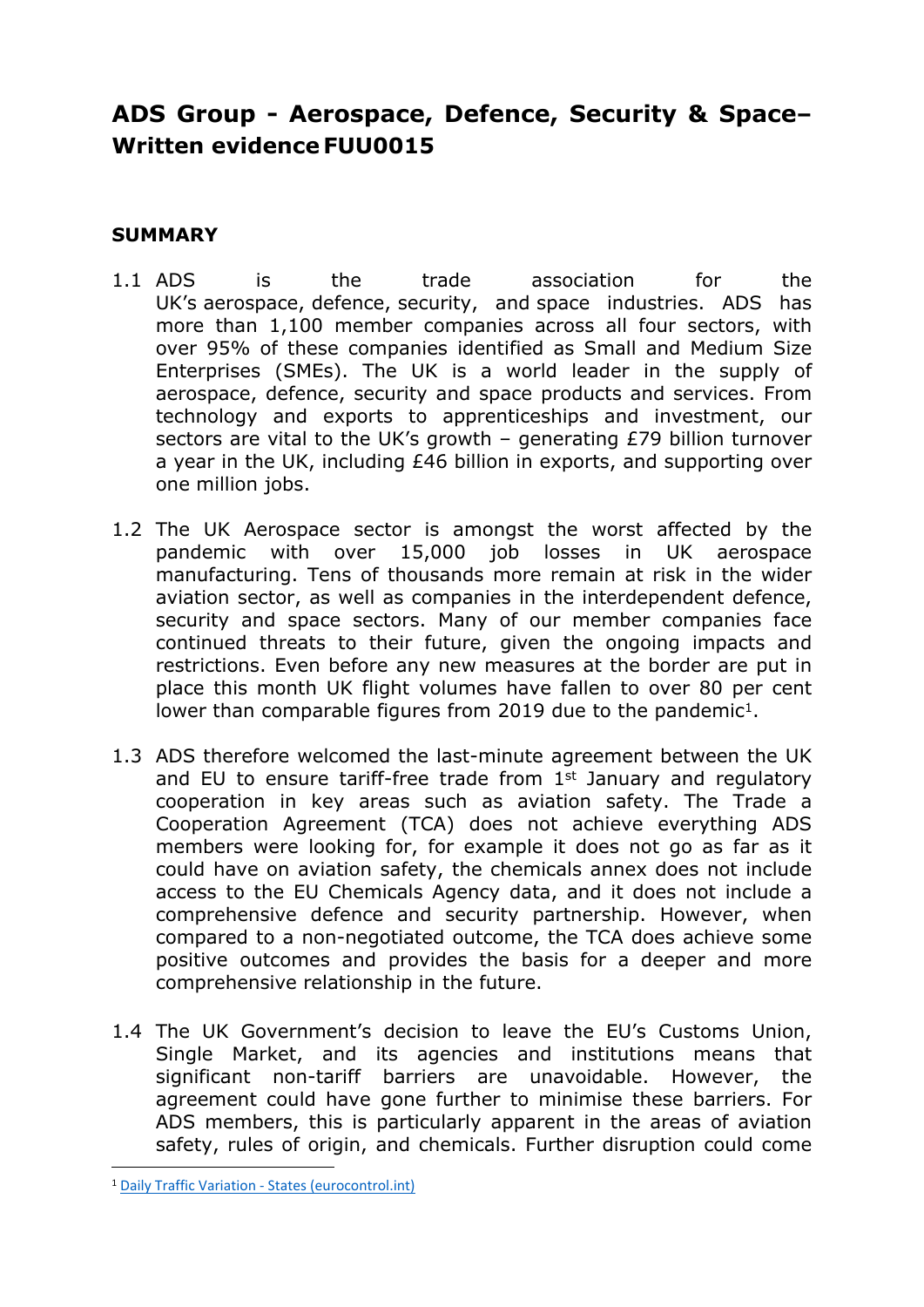in six months if the UK is not deemed data adequate by the EU, and when the UK starts implementing full import controls at the GB-EU border.

1.5 It is vital that the UK and EU continue to work together to overcome obstacles presented by the change in trading arrangements. For businesses in Northern Ireland in particular, the issue of goods defined as 'at risk' of moving into the EU is causing a significant degree of confusion and uncertainty. This submission outlines the key 'wins', issues and priorities for ADS sectors that have come to light in recent weeks in relation to trade in goods. The reality is that the EU is the UK's largest trading partner, therefore both sides must work together to deepen the relationship and strengthen regulatory cooperation in the medium to long-term.

# **2 AS OPPOSED TO OTHER POSSIBLE OUTCOMES, WHAT DOES THE PRESENCE OF AN EU-UK FREE TRADE AGREEMENT MEAN FOR TRADE IN GOODS?**

#### 2.1 Non-tariff barriers to trade

- 2.1.1 ADS civil aerospace members are not hugely exposed to rules of origin requirements as the sector benefits from the WTO Plurilateral Agreement on Trade in Civil Aircraft (it's worth noting that ADS is challenging the acceptance of a military equivalent airworthiness certificate). Where it does impact them is when importing raw materials from non-EU countries, which they would then export to Northern Ireland or EU Member States. ADS is still assessing the extent to which its aerospace members are exposed, but it appears that this may be a particular issue for members in Northern Ireland importing from Great Britain. Furthermore, ADS members operating in the defence/military goods sector are now grappling with rules of origin for the first time. It is likely that the agreement on bilateral cumulation, but not diagonal cumulation, within the requirements will lead many companies to simply decide to pay the necessary tariffs instead of relocating their supply chain. More information on the challenges this presents can be found in sections 3.1.2, 4.1.1, and 4.1.2.
- 2.1.2 When compared with a non-negotiated outcome, the presence of the TCA does reduce regulatory barriers. This is particularly important again for the aerospace sector where the UK's departure from the European Union Aviation Safety Agency (EASA) has the potential to cause significant disruption in the sector. The agreement on aviation safety and airworthiness annex provides for a level of recognition of each side's aerospace designs and products. It also provides the basis for greater levels of recognition and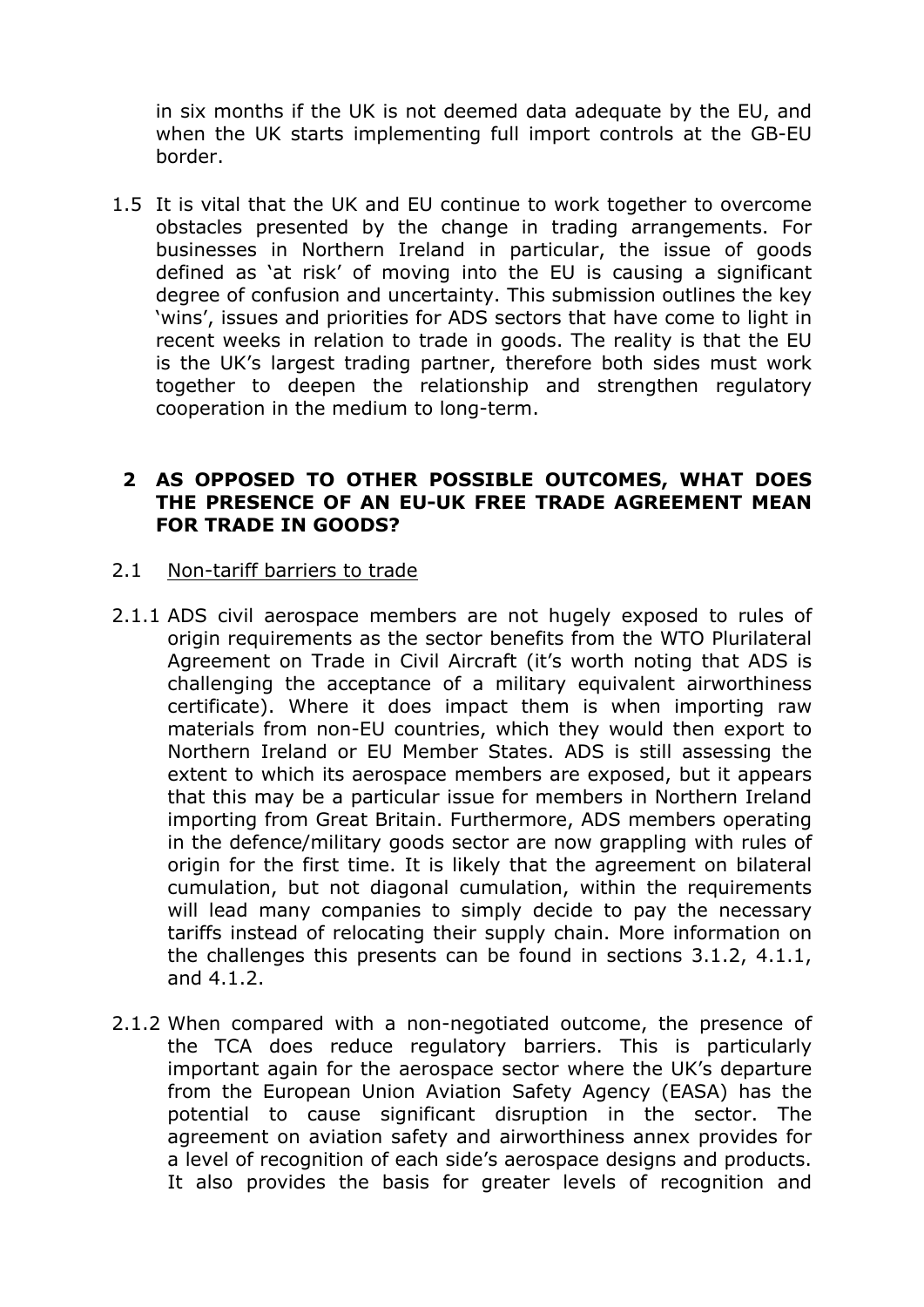cooperation going forward. Without this agreement both sides had put mitigating measures in place to avoid short-term disruption, but there was no certainty about the medium to long-term arrangements, which had the potential to do significant and lasting damage to the competitiveness of the UK's world-leading aerospace sector.

- 2.1.3 The other regulatory aspect of major interest for ADS members, particularly in the aerospace and defence sectors, is that of chemicals regulation, more specifically REACH. The TCA has not achieved much in this area as the chemicals annex does not include an arrangement for the Health and Safety Executive (HSE) to access data held on the European Chemicals Agency's (ECHA) database. Businesses producing and importing chemicals in the UK will need to register those chemicals on the new UK REACH system, while they will need to be registered on the EU REACH system for export to Northern Ireland or the EU. In order to re-register chemicals on the UK REACH system, companies will need to negotiate access to the data held by ECHA with the companies that hold those registrations in the EU. This is likely to be extremely costly and could lead to a reduction in chemicals production and supply in the UK. This does not differ from what would have been the case in a non-negotiated scenario.
- 2.1.4 The longer-term risk to industry is the level of regulatory divergence that the UK may undertake in the future away from EU standards. For example, in the UK's security and resilience sector a range of companies are active in the field of aviation security, which the UK was previously influential in shaping standards and regulations for at the EU level. The TCA sets out a shared ambition for the two sides to continue to cooperate in this area going forwards, but future regulatory divergence would pose a risk to future UK access to the EU aviation security market. This will incentivise UK companies to adhere to EU and international standards, not UK ones, and potentially encourage the basing of future investment in the EU. However, it is worth noting that the TCA's commitment towards cooperation and consultation minimises any immediate disruption arising from regulatory divergence as compared to a non-negotiated outcome.
- 2.1.5 While the issue of data sharing has been handled separately to the TCA, it is welcome that the UK and EU agreed to a 'bridging' mechanism for personal data flows for an initial four-month period. A wide array of UK companies doing business in the EU use personal data in their daily operations and it remains highly important for the UK to secure a data adequacy decision, so as avoid any interruption to the free flow of EU to UK personal data. Alternative transfer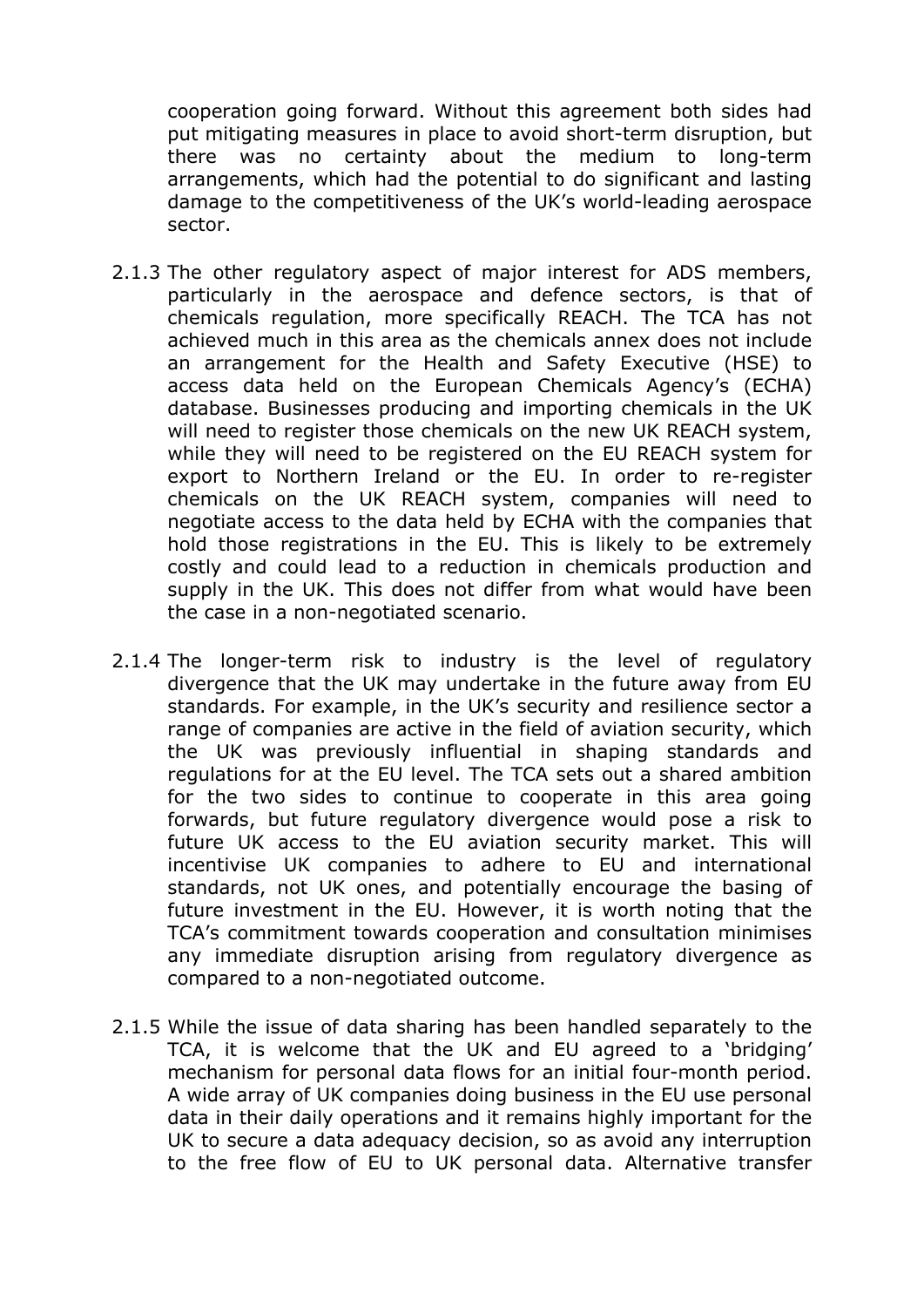mechanisms are available to UK businesses to safeguard against this, including standard contractual clauses, but these will generate additional administrative costs for UK businesses seeking to continue to do business in the EU.

# 2.2 Customs and trade facilitation

- 2.2.1 When compared to a non-negotiated outcome, the TCA does achieve some positive outcomes in the mutual recognition of Authorised Economic Operator (AEO) schemes. UK companies with AEO status will benefit from simplified customs declarations and paperwork when trading with the EU. The agreement does not remove the need for administration and customs documentation for goods moving between the UK and EU.
- 2.2.2 The agreement has established a framework for administrative collaboration and measures to combat VAT fraud. The Protocol builds on existing international agreements, including the OECD Convention on Mutual Administrative Assistance in Tax Matters. Without this the changes of VAT fraud taking place would be increased given the previous interconnectedness of the UK with member states. The agreement allows for the exchange of information that may help to affect a correct assessment of VAT, monitor the correct application of VAT, and combat VAT fraud.
- 2.2.3 The arrangement also allows for either Party to make a request of the other to recover taxes and unpaid customs duties, excise or VAT on its behalf. This is another example of the agreement enabling UK and member state authorities to assist each other in ensuring compliance and in protecting revenue.

# 2.3 Transport

2.3.1 A strong UK aerospace sector relies on a strong UK aviation sector. The inclusion of a comprehensive air services agreement that allows flights to continue between the UK and EU without quantitative restrictions on passengers or cargo is a positive outcome for UK aviation and aerospace. Again, the UK and EU had implemented mitigating measures to prevent immediate significant disruption in the event of a non-negotiated outcome, however the sector faced uncertainty about air services arrangements in the medium to longterm.

## 2.4 Public Procurement

2.4.1 When compared to a non-negotiated outcome, having the TCA in place provides a solid basis for UK companies to continue to tender for EU work, in so far as having an agreed, stable framework for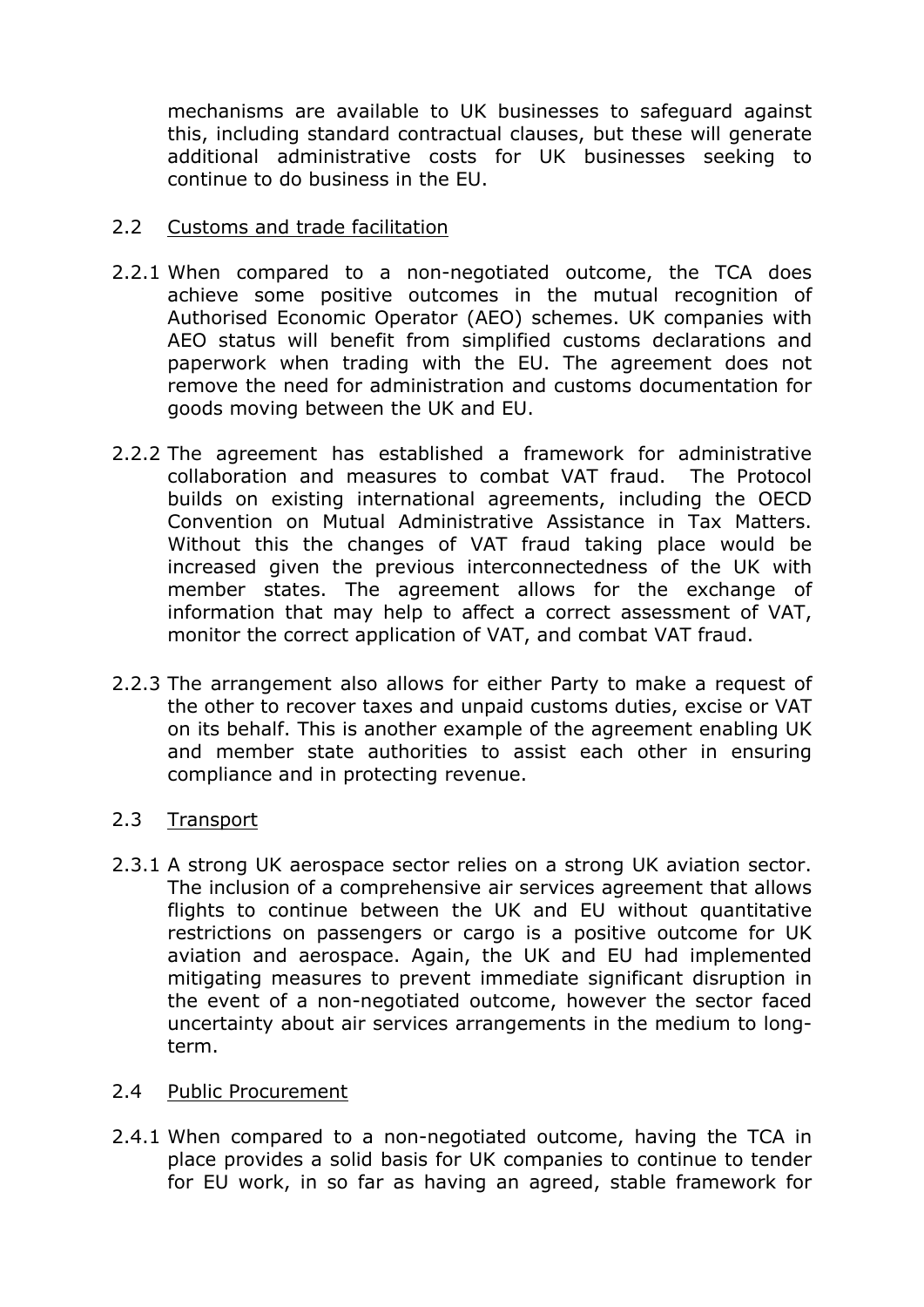cooperation. The TCA provides for reciprocal access of EU and UK suppliers to each other's public procurement opportunities. More broadly, it will allow the UK to drive forwards with its proposed reforms to its public procurement regime as outlined in the *[Transforming](https://www.gov.uk/government/consultations/green-paper-transforming-public-procurement) [Public](https://www.gov.uk/government/consultations/green-paper-transforming-public-procurement) [Procurement](https://www.gov.uk/government/consultations/green-paper-transforming-public-procurement)* Green Paper, following the replacement of the UK's use of the Official Journal of the European Union with the UK's new Find a Tender system. In comparison, a non-negotiated outcome would have still seen the UK become party to the WTO Government Procurement Agreement (GPA), which the TCA itself serves to incorporate. By being party to the GPA this limited the extent of divergence that the UK can undertake from EU public procurement rules in any case. The greater challenge for UK suppliers is primarily not their ability to bid for EU contracts under the TCA, but instead their relative competitiveness as compared to EU suppliers given the other trade barriers now facing UK suppliers.

# **3 WHAT IS YOUR ASSESSMENT OF THE RELEVANT PROVISIONS IN THE TCA AND THEIR IMPACT ON YOUR BUSINESS OR POLICY AREA? AND WHAT DO THOSE PROVISIONS ACHIEVE?**

#### 3.1 Non-tariff barriers to trade

- 3.1.1 Broadly speaking, the working capital demands that non-tariff barriers bring, as a result of the additional processing they necessitate, is a barrier to trade in and of itself. Companies have had to invest in new systems to deal with new customs formalities, employ the services of customs intermediaries, upgrade systems to deal with the new regulatory landscape, and undergo complex analysis of their supply chains in order to calculate the origin of the parts they import. Furthermore, companies are finding that the time it takes to move goods has increased significantly. One member has reported that a transit movement that took three days prior to the end of the transition period now takes seven days as a result of increased processes and procedures.
- 3.1.2 The rules of origin provisions in the TCA present a new challenge for many ADS members, particularly those that have no experience trading outside of the EU. As mentioned in section 2.1.1, ADS currently sees this having a particular impact on members in Northern Ireland – where they are importing parts and raw materials originating in non-EU counties for processing from Great Britain – and for companies in the defence/military good sector that are not covered by the WTO civil aerospace agreement. The requirements of supplying origin information are lengthy and difficult for some deeper supply chains. We are also aware that the agreement in place doesn't ensure that the customs officer in the country of import considers documentation to be sufficient which is often a risk the businesses cannot account for.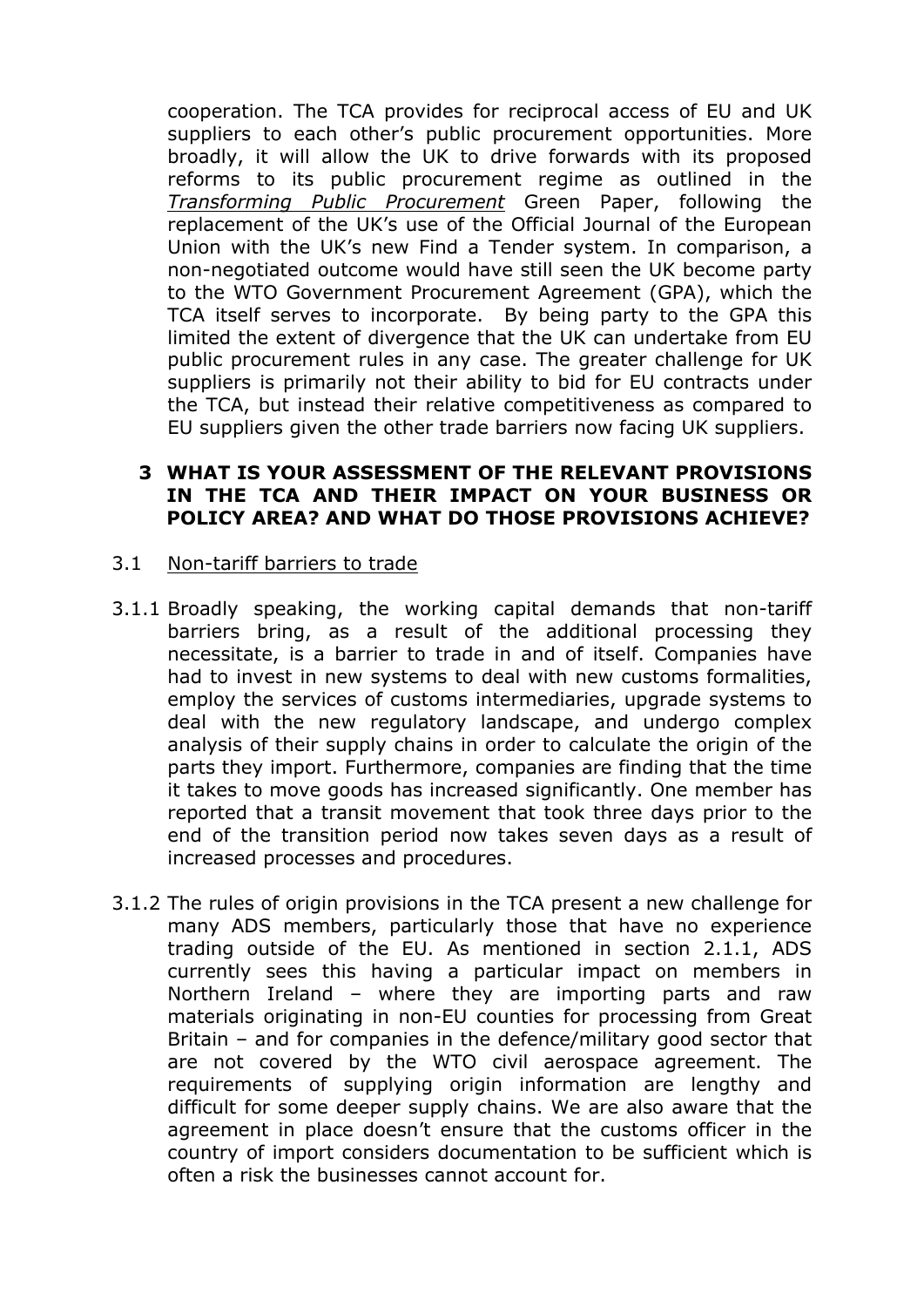- 3.1.3 The TCA erects new barriers to trade in aerospace goods. While a member of the EU, the UK enjoyed the benefits of EASA membership. Aerospace companies in the UK had their designs, products and maintenance work regulated and certified by EASA, and then had access to not just the whole EU market, but also to markets with which EASA has bilateral agreements and working arrangements in place.
- 3.1.4 The TCA does achieve mutual recognition of each other's products meaning that UK companies producing aerospace parts can continue to sell into the EU with just an approval from the UK CAA.
- 3.1.5 In the area of design certification however, the agreement is asymmetrical in favour of the EU. This is reflective of the reality that the CAA is rebuilding competence and capability in this area as EASA has been responsible since its inception (while the UK was a member of EASA, responsibility for UK production and maintenance approvals was delegated to the UK CAA). The TCA facilitates mutual recognition of minor changes and repairs in relation to design certification, however each side will need to validate the other's type certificates and significant supplemental type certificates for the design of aerospace products. The asymmetry applies in relation to non-significant type certificates, non-significant major changes or repairs and technical standard order approvals. The UK CAA will automatically accept these issued by EASA, whereas EASA will validate those issued by the UK CAA. In the long-term, the agreement provides the potential for further levels of automatic acceptance in this area, which could remove the asymmetry from the agreement.
- 3.1.6 UK aerospace companies are experiencing challenges in having CAA forms accepted by non-EU countries with which the UK does not have a bilateral agreement or working arrangements on aviation safety. The UK no longer benefits from the bilateral agreements EASA has in place with countries around the world. While the CAA has ensured agreements are in place with key markets, such as the USA, Brazil and Canada, members are reporting issues when shipping to customers in other countries where there is no agreement in place, such as Russia, Australia and China.
- 3.1.7 Finally, a Specialised Committee for Aviation Safety will be established under the terms of the TCA. ADS has been told to expect this committee to focus on ensuring the agreement is applied consistently across the UK and EU, and that it will be responsible for agreeing further annexes in the future. An immediate priority for the UK aerospace sector will be a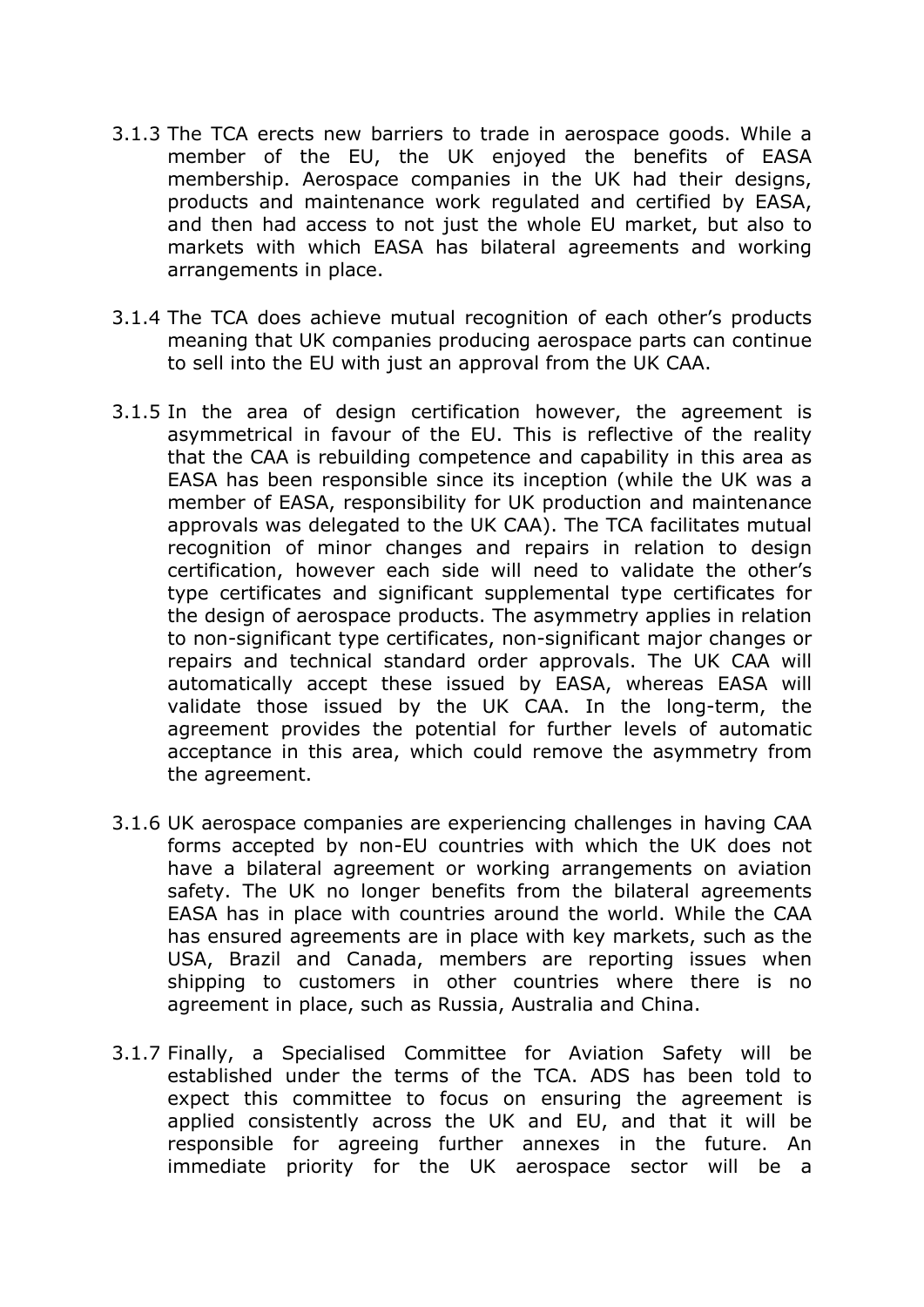maintenance annex as this is currently not included in the TCA. One ADS member with four repair and overhaul sites in the UK has reported that third-country maintenance organisation approvals with EASA (essential in the absence of a maintenance annex) will cost them €150k in 2021. A maintenance annex to this agreement would not remove the cost entirely, but it is fair to assume the cost would not be as significant as €150k.

- 3.1.8 As set out in section 2.1.3 the TCA does not provide a satisfactory outcome for REACH, which was the highest priority for industry in relation to chemicals regulation. The greatest burden is on access to testing data held on the ECHA database which will now need to be negotiated commercially and is likely to be highly costly.
- 3.2 Customs and trade facilitation
- 3.2.1 As set out in section 2.2.1, the TCA facilitates mutual recognition of AEO status. This is welcomed by industry as it will simplify the new customs declarations and paperwork that companies are exposed to following the UK's departure from the EU's Customs Union. However, it will, not remove the need for customs declarations and paperwork entirely. Furthermore, to successfully apply for and be granted AEO status is a complex, costly and time-consuming process. It is not easily achievable for SMEs, which make up 95% of ADS members, particularly given many smaller companies have no experience of dealing with customs formalities and would therefore find it challenging to pass the initial auditing process. For example, it took a major UK aerospace OEM six years to comply and successfully achieve AEO status.
- 3.3 Transport
- 3.3.1 As set out in section 2.3.1, the air services agreement is a positive outcome for the aviation sector, and in turn the aerospace sector.

## 3.4 Public procurement

3.4.1 The provisions of the TCA importantly provide for UK suppliers to continue to have access to EU public procurement markets (and vice versa). It widens the level of access that UK and EU businesses will have in each other's markets as compared to a non-negotiated outcome. While the TCA is narrower in scope than the EU procurement regime itself, the primary challenge that will face UK suppliers is their relative competitiveness as compared to EU suppliers. For that reason, this will place an increasing importance on the Government's export support activities for industry via UK Defence and Security Exports to ensure that UK defence and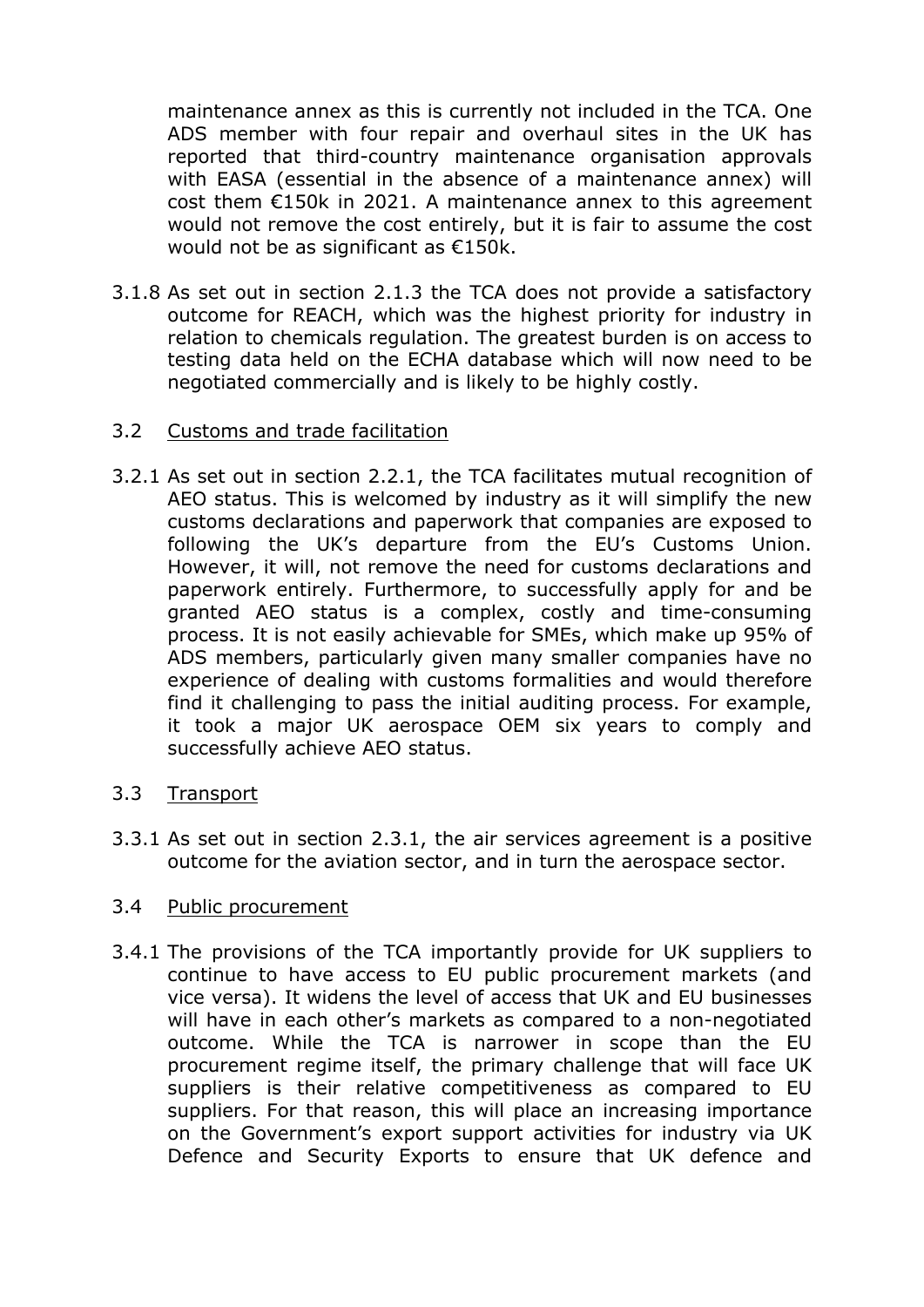security companies can continue to secure export opportunities in the EU.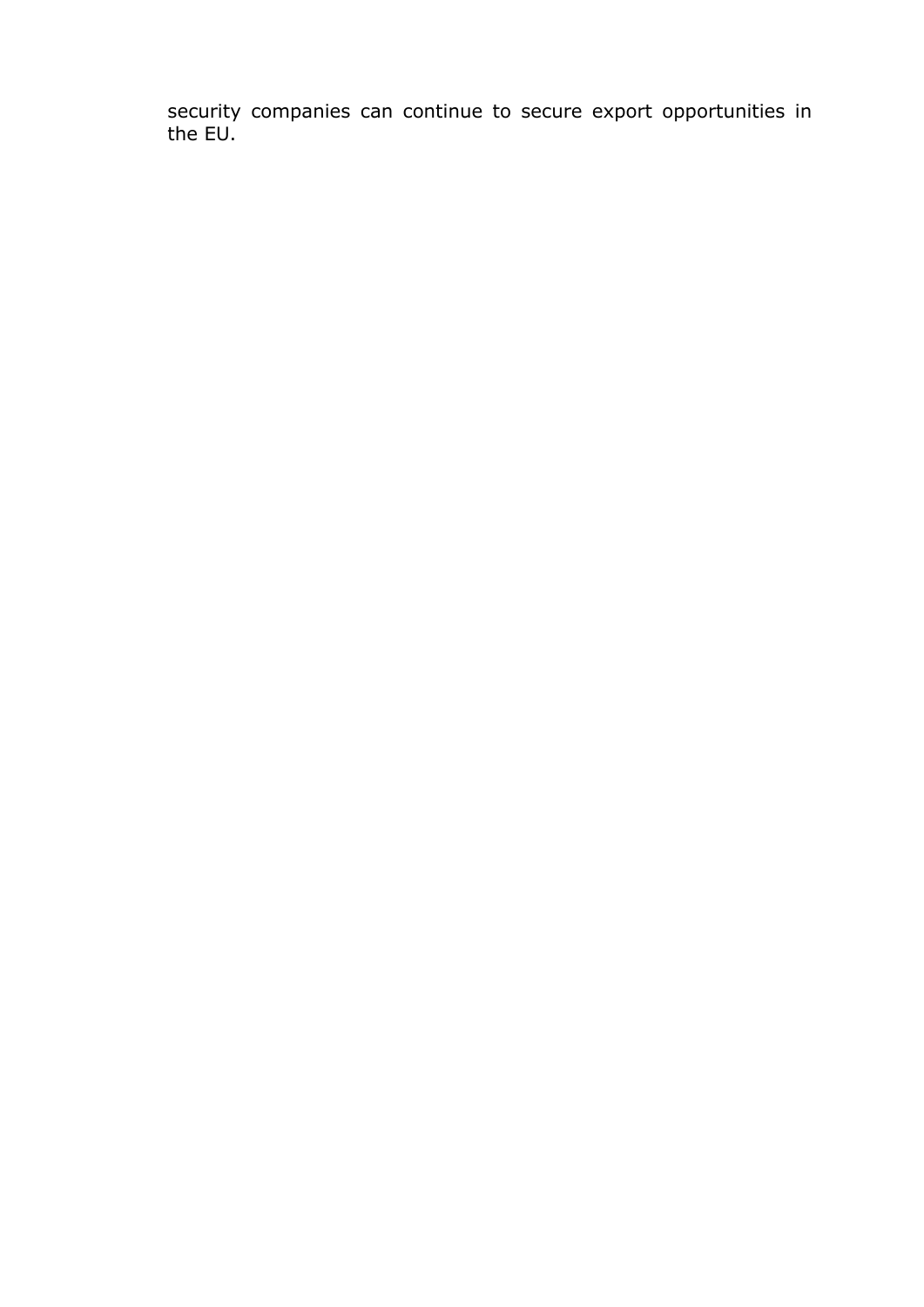# **4 WHAT, IF ANY, CHALLENGES ARISE BECAUSE OF THOSE PROVISIONS? HOW SHOULD THESE CHALLENGED BE ADDRESSES AND WHAT SUPPORT IS NEEDED, IF ANY?**

#### 4.1Non-tariff barriers

- 4.1.1 For rules of origin, the main challenge for ADS members is that they have not previously had to comply with rules of origin requirements, and it is notoriously complex. Members have reported confusion within their own business as to which department is responsible for proving origin or providing the information related to origin. For the aerospace sector, the previously mentioned WTO Agreement on Trade in Civil Aircraft negates the need to utilise the origin provisions in the TCA, but this doesn't apply to raw materials and certain components far down the supply chain. Military goods are not covered by the WTO plurilateral and therefore members operating in the defence sector are now encountering rules of origin requirements for the first time. Many do not have the required sophisticated systems and software to calculate 10-digit level codes, or the information on the previous origin of goods that are needed in order to calculate content.
- 4.1.2 There is also a unique challenge for companies based in Northern Ireland importing non-originating goods from Great Britain. ADS has spoken to members that currently import raw material from Great Britain for processing into airworthy parts, which would then not be subject to tariffs if they moved into the EU due to the WTO agreement previously mentioned. Because the raw materials are being moved into Northern Ireland for processing, they would be defined as 'at risk' of moving into the EU and would therefore attract the EU tariff. This puts aerospace companies in Northern Ireland at a competitive disadvantage when compared to their counterparts in Great Britain and undermines the intention of the Internal Market Act "to ensure there are no harmful new barriers to trade between all parts of the UK." An example of this would be titanium bolts imported to Great Britain from the USA and then moved into Northern Ireland for processing. HMRC has suggested a number of actions businesses can take to avoid the tariff, however all of these options come with a cost of their own, be it direct or indirect.
- 4.1.3 ADS has a proposed solution on the Northern Ireland issue specifically. The UK Government should, through the UK-EU Joint Committee, seek to agree an exemption for Northern Irish aerospace companies importing parts and materials for processing into Northern Ireland from Great Britain. Aerospace companies in Northern Ireland should be able to use their CAA approval to apply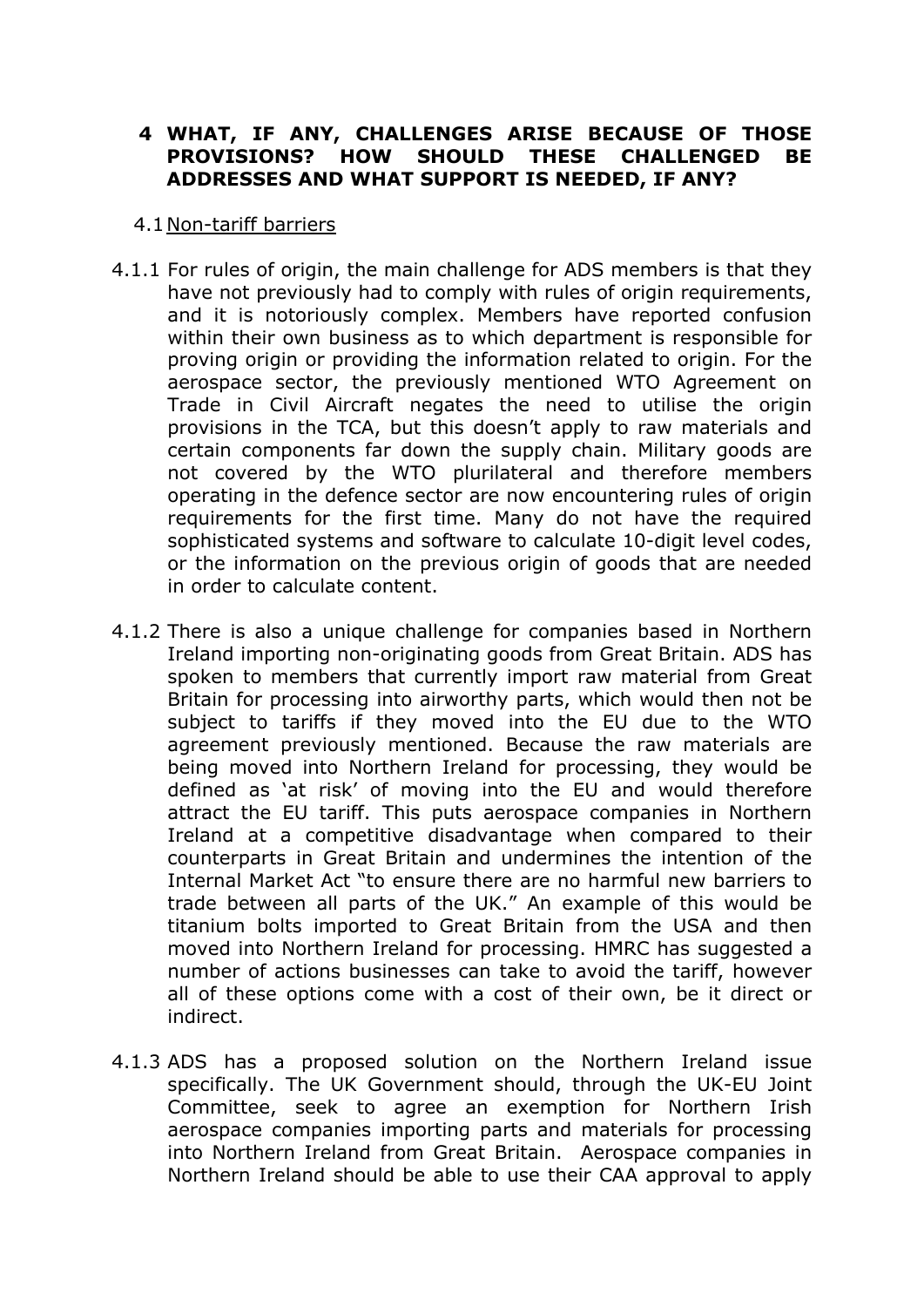for a 'trusted trader' type status which would allow them to import parts and materials from Great Britain without having to pay a tariff. This could even be added as an additional criterion for approval through the UK Trader Scheme. This would avoid having to set up a separate scheme entirely. HMRC can audit these companies in much the same way as they would for other businesses authorised under the UK Trader Scheme and, given the aerospace sector is already highly regulated, this would not add a significant burden on the sector.

- 4.1.4 As previously mentioned, the aviation safety agreement within the TCA erects new barriers to the EU market for UK aerospace companies. The principle issue here is in relation to design certification and the new validation processes that will apply. Furthermore, the agreement on aviation safety isn't yet complete. The UK CAA and EASA need to negotiate the Technical Implementing Procedures (TIP) to support the airworthiness annex. The UK CAA has told ADS it expects this to take a number of months but is unable to put a precise timescale on the work. This is already having an impact on UK-based aerospace design organisations. Some have reported losing contracts as a result of the ambiguity surrounding the deal while the TIP is yet to be agreed, and others have reported being unable to fulfil contracted services for EU operators as they are now unable to self-approve major repairs outside of the EASA framework. The lack of a TIP means there is currently no route to securing these approvals. The solution here is fairly simple – the UK CAA and EASA must urgently agree the TIP, and in the meantime both sides should work to incorporate temporary working agreements or instructions that will assist industry in continuing to deliver certified products, rather than stopping work.
- 4.1.5 As mentioned in sections 2.1.3 and 3.1.8, the lack of a data sharing arrangement between the UK and EU REACH systems will add significant cost to companies looking to register chemicals on the UK REACH system. ADS has been told by DEFRA that the EU could not agree to the UK's data sharing proposals as it viewed access to the data as a right that should only be enjoyed by members of the EU's single market.

#### 4.2 Customs and trade facilitation

4.2.1 The introduction of customs controls between the UK and EU will be disruptive for ADS members. To date, no significant disruption has been reported from ADS members, but with COVID suppressing demand and unusually low overall flow of goods between the UK and EU throughout January, it's difficult to know exactly how disruptive this might be in the short, medium and long-term. As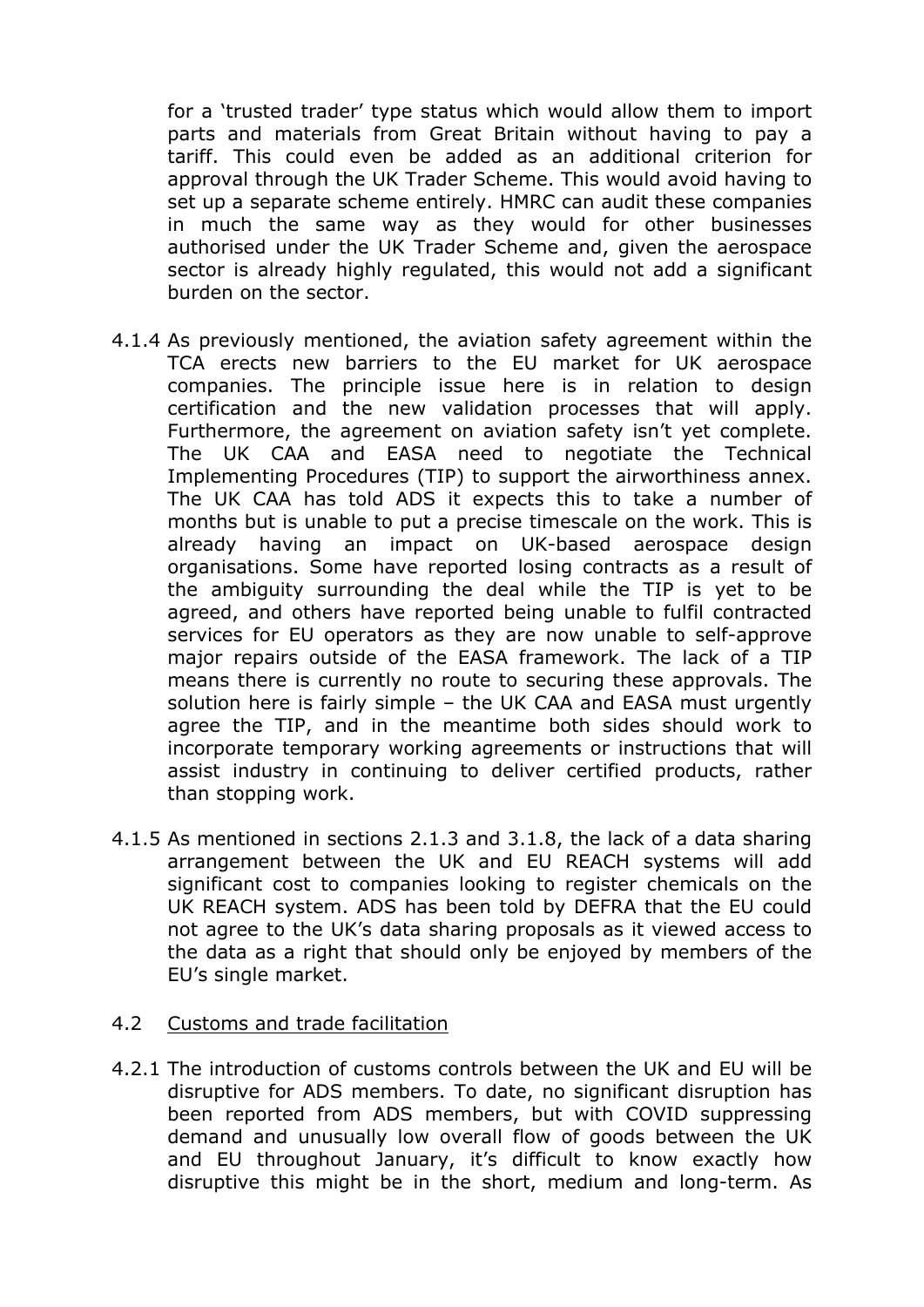mentioned in section 3.2.1, mutual recognition of AEO status is positive for the businesses that are able to secure AEO status but securing that status in the first place is a challenge in and of itself.

#### 4.3 Transport

4.3.1 The Agreement sets out continued market access rights for UK and EU road haulage operators. However, the physical process and coming to terms with new system and form filling requirements means this isn't as operationally easy as the agreement sets out. Members have reported increased transit times as a result of being held at customs borders for goods in transit where the interpretation of requirements by customs officials in the UK is different to the destination or transit member state. Understanding this and overcoming the challenges has been a priority for members and HMRC in recent weeks. Without an agreement or without commitment to discuss these issues, the problems would likely remain without resolution and create more significant long-term disruption to trade.

#### **5 WHAT DO YOU IDENTIFY AS THE MOST IMPORTANT ISSUES THAT THE TCA LEAVES FOR FURTHER NEGOTIATION? WHAT WOULD REPRESENT A BEST-CASE RESOLUTION OF THESE ISSUES?**

### 5.1 Non-tariff barriers

- 5.1.1 As touched on in sections  $3.1.3 3.1.6$ , the UK and EU need to prioritise negotiations of the TIP to support the airworthiness annex of the TCA. Without this, there is no detailed outline of what should be automatically accepted, what qualifies for streamlined validation, what requires full technical validation, and how those validation processes should work. The ambiguity is already having a direct impact on UK aerospace companies. A best-case resolution would be temporary working arrangements to be implemented immediately that ensures companies are able to fulfil contracted obligations that existed before the end of the transition period while the more detailed and long-term arrangements are quickly put in place through the negotiation of the TIP. Ultimately the industry creates wealth by designing and building new products. The ability to get them certified needs to be a priority.
- 5.1.2 Once the TIP has been finalised and implemented, the Specialised Committee on Aviation Safety should work with industry to agree a comprehensive maintenance annex to the TCA. This is a significant gap in the agreement and given the highly integrated nature of the European aviation and aerospace sectors, it should be a high priority for future negotiations. Section 3.1.7 provides an example